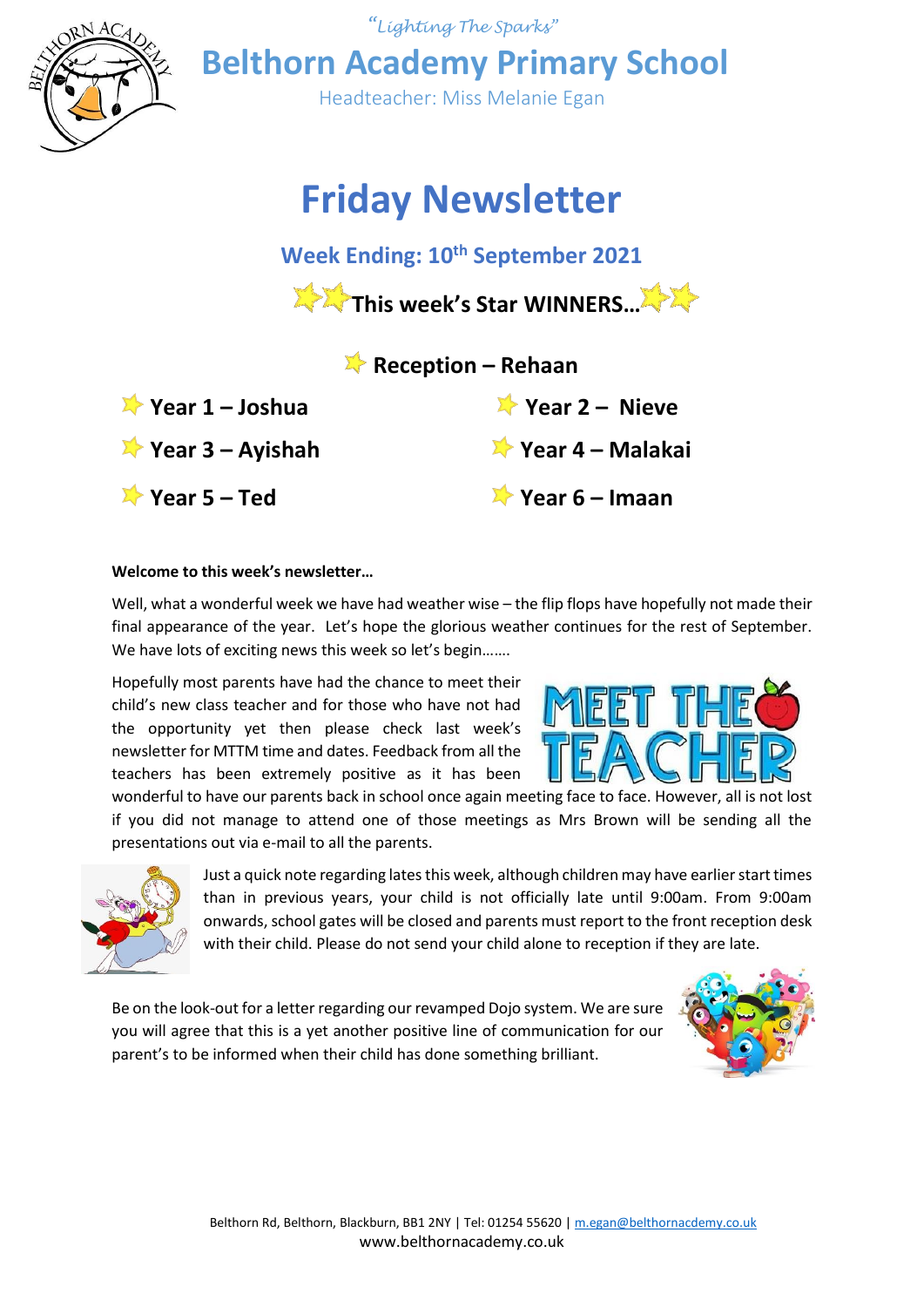

*"Lighting The Sparks"*

# **Belthorn Academy Primary School**

Headteacher: Miss Melanie Egan



As you may remember, during the last week before summer, I sent a letter to all parents with information about the launch of our new Parent Hub. I am asking a parent representative from each class to join me for a half-termly catch-up to discuss school life, school matters and upcoming school opportunities. If this is something that you feel like you could give your time to then please e-mail me at [m.egan@belthornacademy.co.uk.](mailto:m.egan@belthornacademy.co.uk) If more than one parent per class does apply, we will be working on a first come first served basis.

An update about our upcoming Macmillan Coffee morning on **Friday 24th September**. We are extremely excited to welcome parents back to school for such a fantastic cause. If weather permits, we will be hosting the event outdoors and parents will be able to attend both the Good Work Assembly and our Macmillan Coffee Morning. However, in the event that the school hall is needed due to bad weather, we will be asking only those parents of the badge winning children to attend Good Work Assembly, then once the children are back in classrooms, we will



**Come along to our Coffee Morning** 

open the hall up to the rest of our parents wishing to attend the coffee morning.



Morrison's have launched a new scheme to help schools receive FREE gardening equipment. Their aim is to inspire children to get outdoors, grow, learn and enjoy fresh produce. This fits perfectly with what Belthorn Academy are trying to provide for our children.

From September, for every £10 spent in store or online customers will receive one grow token that can be handed into school and we can

then redeem that token for gardening equipment for the school! Please spread the message to friends and family and let's get growing!!

This week there has been some reports of banging, crashing and flashing lights outside the hall and we're not talking about the thunder and lightning from yesterday evening. Year 1 and 2 are going to investigate this on Monday, I wonder what they will find.....





It's wonderful to see our 345 club is helping our parents who need that little bit more time to pick up their children. You should have received a letter this week regarding our 345 and After School Club so please do look out for that if you haven't already seen it. Can I just remind parents with more than one child; although our letter before summer stated you may collect

children at the later time if there are siblings in the school, you must still collect your youngest children just before your oldest child's finishing time.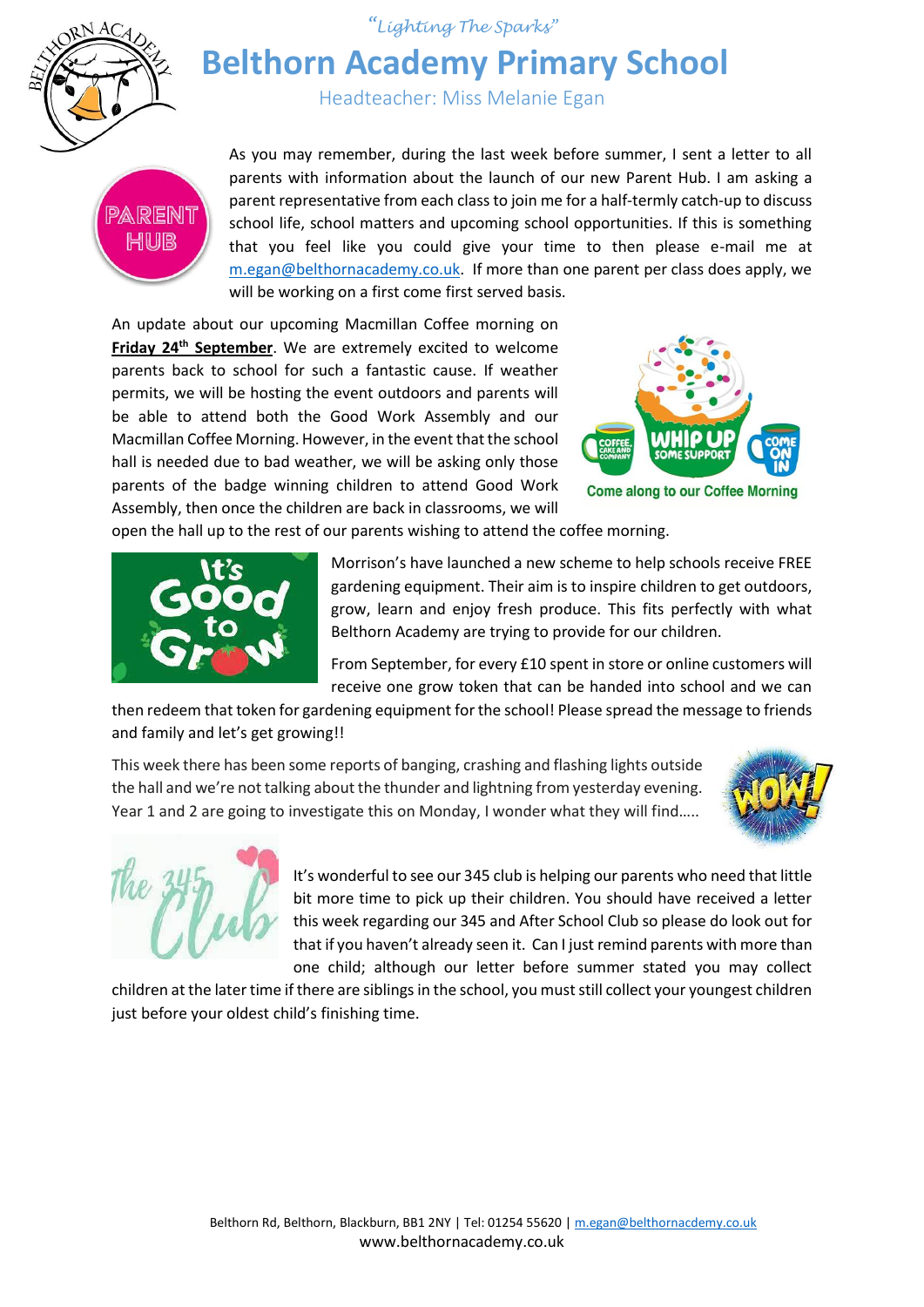*"Lighting The Sparks"*



# **Belthorn Academy Primary School**

Headteacher: Miss Melanie Egan

Open evenings for our Year 5 & 6 pupils are starting from next week. Here are some that we have been informed of:

| Walton Le Dale                | Monday 13 <sup>th</sup> September   |
|-------------------------------|-------------------------------------|
| Haslingden High               | Tuesday 14 <sup>th</sup> September  |
| Darwen Vale High School       | Tuesday 21 <sup>st</sup> September  |
| St Wilfrid's C of E Academy   | Tuesday 28 <sup>th</sup> September  |
| Blackburn Central High School | Thursday 30 <sup>th</sup> September |

High School<br>Open Evenings

If we are made aware of any other local secondary Open Evenings, we will inform parents via email. Alternatively, do check their websites for updates.



## **And finally…**

Belthorn's very own Open Day/Evening will be on **Monday 27th September**. The time slots for this event are from 7:15am- 11am, 1pm-3pm and 4pm-7pm. There is no need to book a time, all that we ask is that you arrive within the time frames mentioned. The Headteacher talk is 6pm however, I am happy to chat with parents, give private tours throughout the day and answer any questions you may have. Even if one of your children already attends the school, please feel free to pop in and see us.

#### **Things to look out for next week…….**

- **X** Coming to your screens next week will be Belthorn's new Newsletter
- Teacher led extra-curricular after school clubs list we are sure there will be something for everyone
- Fundraising events letter- Exciting things ahead!

#### **SEE BELOW FOR NEXT WEEK'S MENU**

## **Monday:**

Chicken chunks Southern style Quorn Burger in a bun. Pasta in Tomato **Sauce** Jacket Wedges Mixed Vegetables Jacket Potato with cheese, baked beans or tuna Peaches and Custard

**Tuesday:** Meat and Potato Pie with gravy Broccoli, Potato and Cheese Bake Pasta in Tomato Sauce New potatoes, peas, swede Jacket Potato with Beans, Cheese or Tuna Chocolate cake and custard

## **Wednesday:**

Roast Gammon Quorn Chicken fillets Macaroni Cheese Pasta in Tomato Sauce Roast Potatoes Baton Carrots, Broccoli Jacket Potato with Beans, Cheese or Tuna. Mini Jam Donut

## **Thursday:** BBQ Chicken with Rice Quorn Chicken Curry and Rice Pasta in Tomato Sauce Sweetcorn, Peas Jacket Potato with Beans, Cheese or Tuna Syrup Sponge and custard

**Friday:**

Battered Fish Vegetarian Ravioli Pasta in Tomato Sauce Beans, Mushy Peas, Chips Jacket Potato with Beans, Cheese or Tuna **Chips** Homemade Rice Pudding